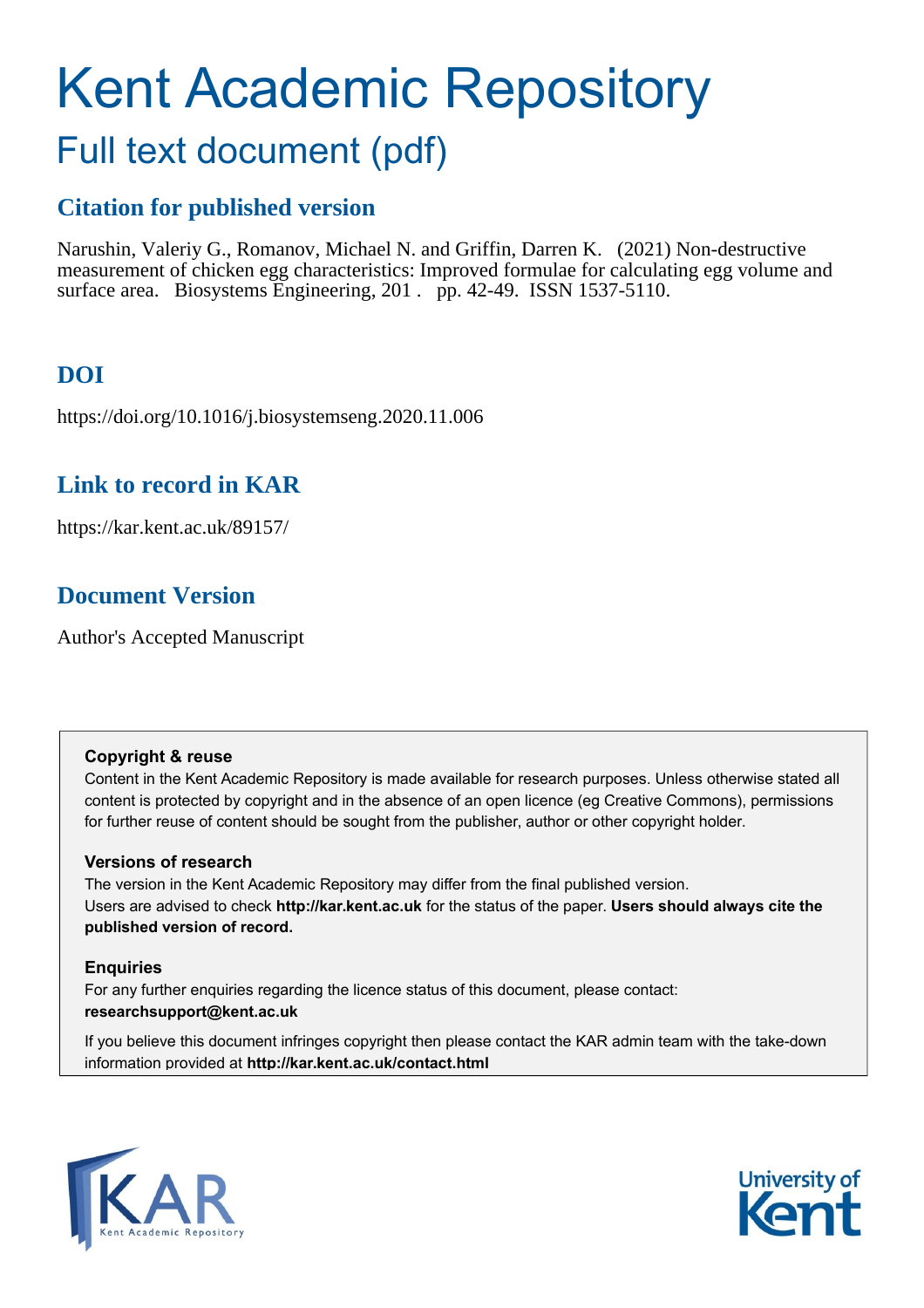## **Non-destructive measurement of chicken egg characteristics: improved formulae for calculating egg volume and surface area**

Valeriy G. Narushin<sup>a,b</sup>, Michael N. Romanov<sup>c,\*</sup>, Darren K. Griffin<sup>c</sup>

<sup>a</sup> *Research Institute for Environment Treatment, Zaporozhye, Ukraine*

<sup>b</sup> *Vita-Market Ltd, Zaporozhye, Ukraine*

c *School of Biosciences, University of Kent, Canterbury, UK*

\* Corresponding author. School of Biosciences, University of Kent, Canterbury, Kent CT2 7NJ,

UK.

*E-mail address:* m.romanov@kent.ac.uk (M. N. Romanov)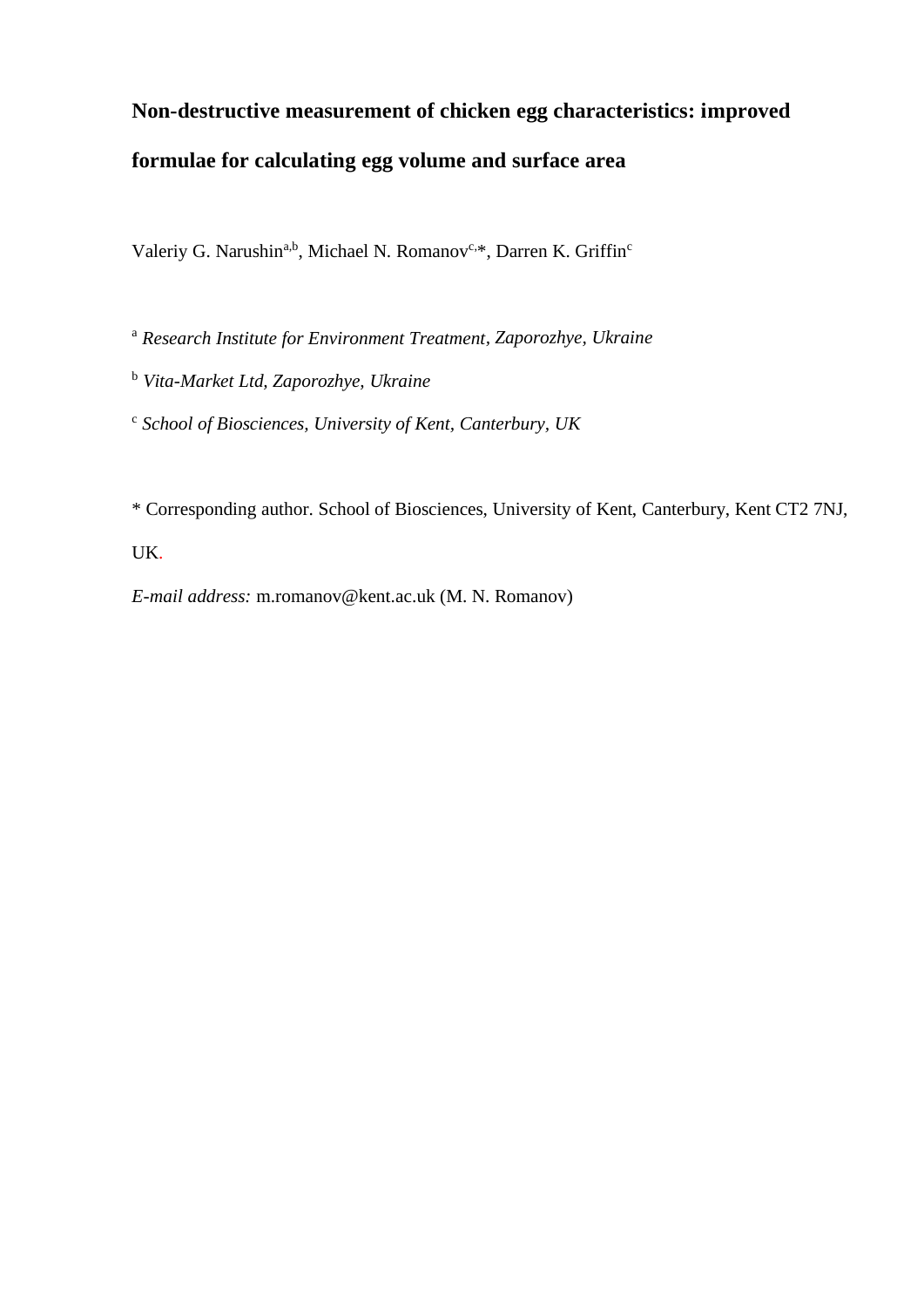#### **Abstract**

The key external characteristics of chicken eggs are volume (*V*) and surface area (*S*) that should be accurately estimated for various applications in poultry research, food engineering and technology development areas, although many researchers often use approximate calculation formulae proposed back in the middle of the last century. These were based on speculative constants and prone to computational errors. Using the Hügelschäffer's model and simulation modelling, we generated 1820 various combinations of eggs, according to which *V* and *S* were computed with more accurate and simplified formulae that we have improved here. As a result, dependencies were obtained for a simplified calculation of these parameters using only nondestructive measurement data on the egg length and maximum breadth, with the average error in calculating *V* being 1.1% and that for *S* 0.3%. The produced equations for *V* and *S* of chicken eggs can be used in non-invasive measurement of egg characteristics. Further improvement of these formulae does not seem feasible, suggesting closing for now the polemic about more cromulent calculation of these egg variables and relevant computation errors and constants.

**Keywords:** Non-destructive measurement; Egg volume; Egg surface area; Computation error; Hügelschäffer's model; Simulation modelling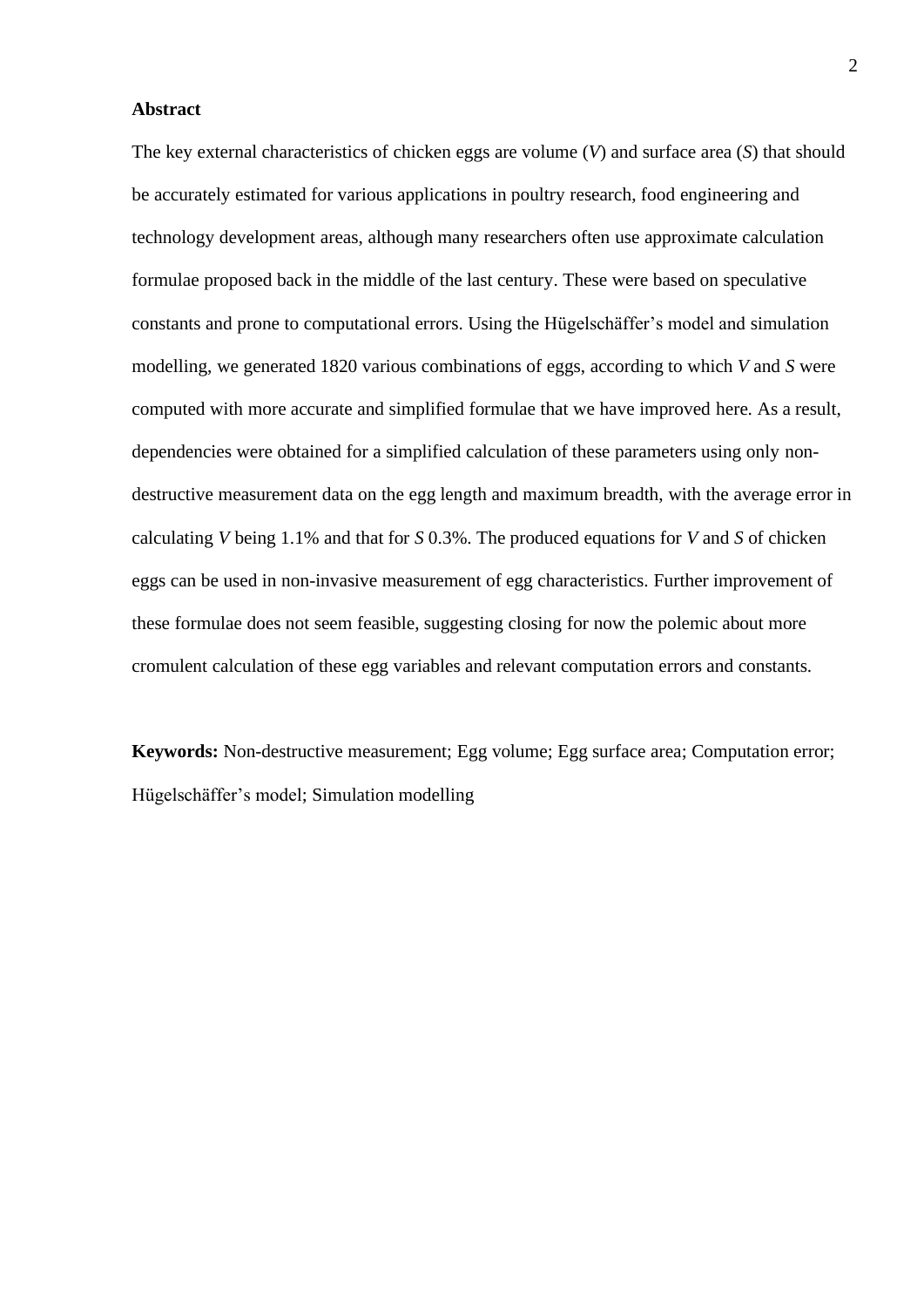#### **Nomenclature**

| a, b             | Coefficients used for simplifying the solution of the integral $I_{w/L}$               |
|------------------|----------------------------------------------------------------------------------------|
| $\boldsymbol{B}$ | Egg maximum breadth                                                                    |
| $I_{w/L}$        | Integral for recalculating the surface area $S$ depending on the $w$ to $L$ ratio      |
| $k_{S}$          | Coefficient that is used for the recalculation of $S_V$                                |
| $k_V$            | Coefficient for the recalculation of the egg volume, V, using the egg geometrical      |
|                  | measurements, $B$ and $L$                                                              |
| L                | Egg length                                                                             |
| S                | Surface area of an ovoid which shape corresponds to the Hügelschäffer's model that was |
|                  | taken as a geometrical prototype of an actual chicken egg                              |
| $S_{el}$         | Surface area of an ellipsoid                                                           |
| $S_{s}$          | Egg surface area recalculated through the simplified formula under the measurements of |
|                  | the egg geometrical measurements, $B$ and $L$                                          |
| $S_V$            | Egg surface area recalculated through the meaning of the egg volume                    |
| $S_{w=0}$        | Egg surface area recalculated from Eqn4 after substituting $w = 0$                     |
| SI               | Egg shape index, i.e., $B$ to $L$ ratio                                                |
| V                | Volume of an ovoid which shape corresponds to the Hügelschäffer's model that was       |
|                  | taken as a geometrical prototype of an actual chicken egg                              |
| $V_{el}$         | Volume of an ellipsoid                                                                 |
| ${\mathcal W}$   | Parameter that corresponds to a distance between two vertical axes, one of which       |
|                  | coincides with B and the other one is crossing the egg at the point of $L/2$           |

### **1. Introduction**

The volume and surface area of a hen's egg, a traditional and valuable food product, are main oomorphological parameters characterizing its quantitative and qualitative properties. Therefore, both the accuracy and convenience of their calculations are needed to use them further in various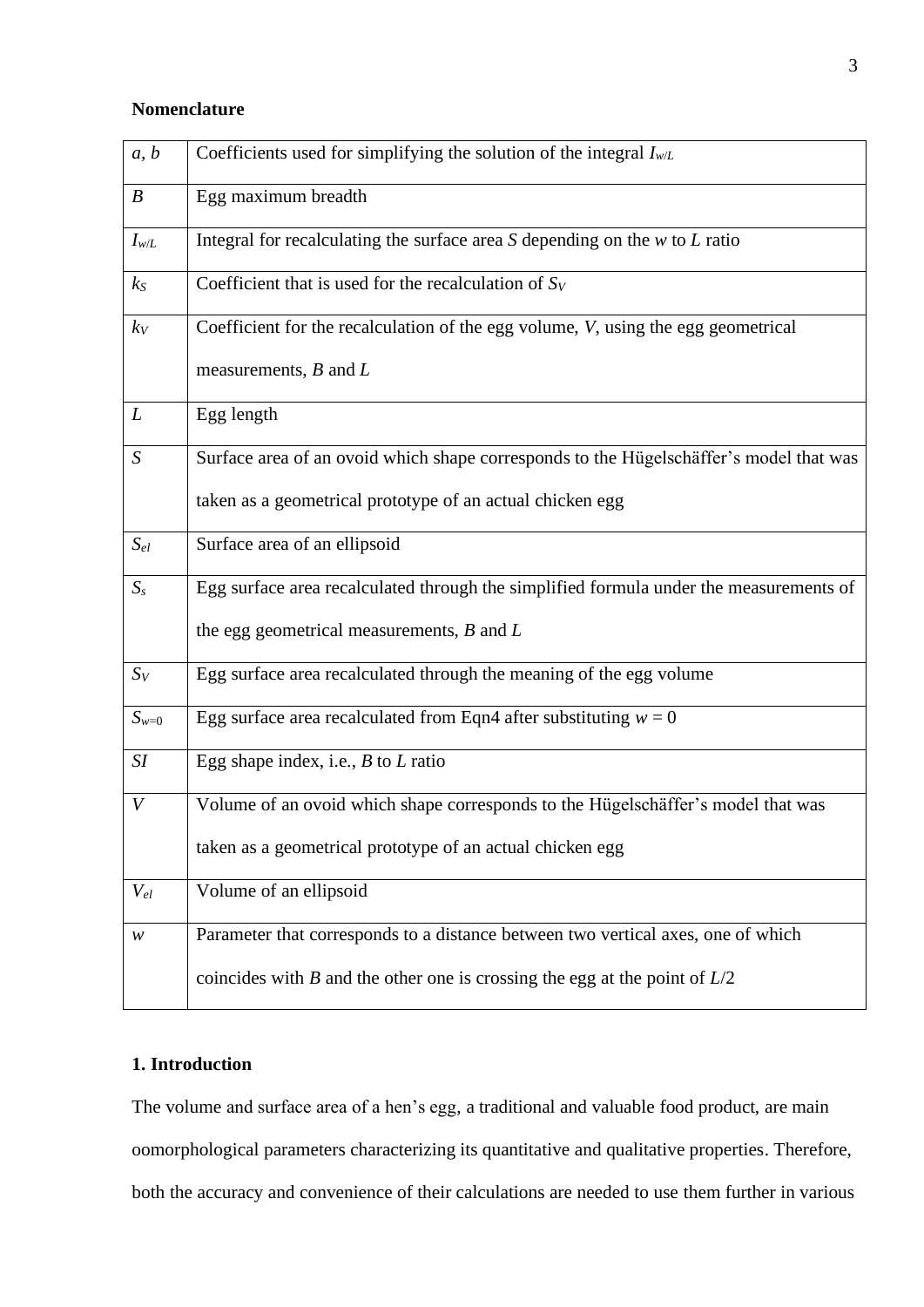applications in poultry research, food engineering and technology design. There is, however, considerable controversy and polemic in the published studies on this aspect started back to the mid 20th century. The first to raise this issue were Romanoff and Romanoff (1949), who, for determining the egg volume, suggested as the initial calculation formula the one for ellipsoids,  $V_{el}$ , using the length, *L*, and maximum breadth, *B*, of the eggs, while having proposed the surface area, *SV*, to be computed based on the egg volume, *V*:

$$
V_{el} = \frac{\pi L B^2}{6} = 0.5236 L B^2, \tag{1}
$$

$$
S_V = k_S V^{\frac{2}{3}},\tag{2}
$$

where  $k<sub>S</sub>$  is a speculative constant, and those authors suggested the value  $k = 4.831$  to ensure the smallest error in non-destructive measuring chicken eggs.

Also, Romanoff and Romanoff (1949), revisiting and analysing the previous research conducted in this area, presented several versions of the constants, both for Eqns 1 and 2, resulting in computation errors up to 15%. This, obviously, depended on the sample size and particular properties of eggs with which the authors of those studies had worked. The search for the right constants ensuring the accuracy of calculation of these indicators continued after 1949, with varied values of the above constants being suggested (as reviewed, for example, in Narushin, 1997).

In the course of theoretical investigations, Narushin (2005) and Narushin et al. (2020a) demonstrated that *k* is not a constant, but a function of the linear parameters of the egg, i.e., its length, *L*, and maximum breadth, *B*. Recently, Narushin et al. (2020b) showed that the contours of a chicken egg can be ideally described with the Hügelschäffer's model (Ursinus, 1944;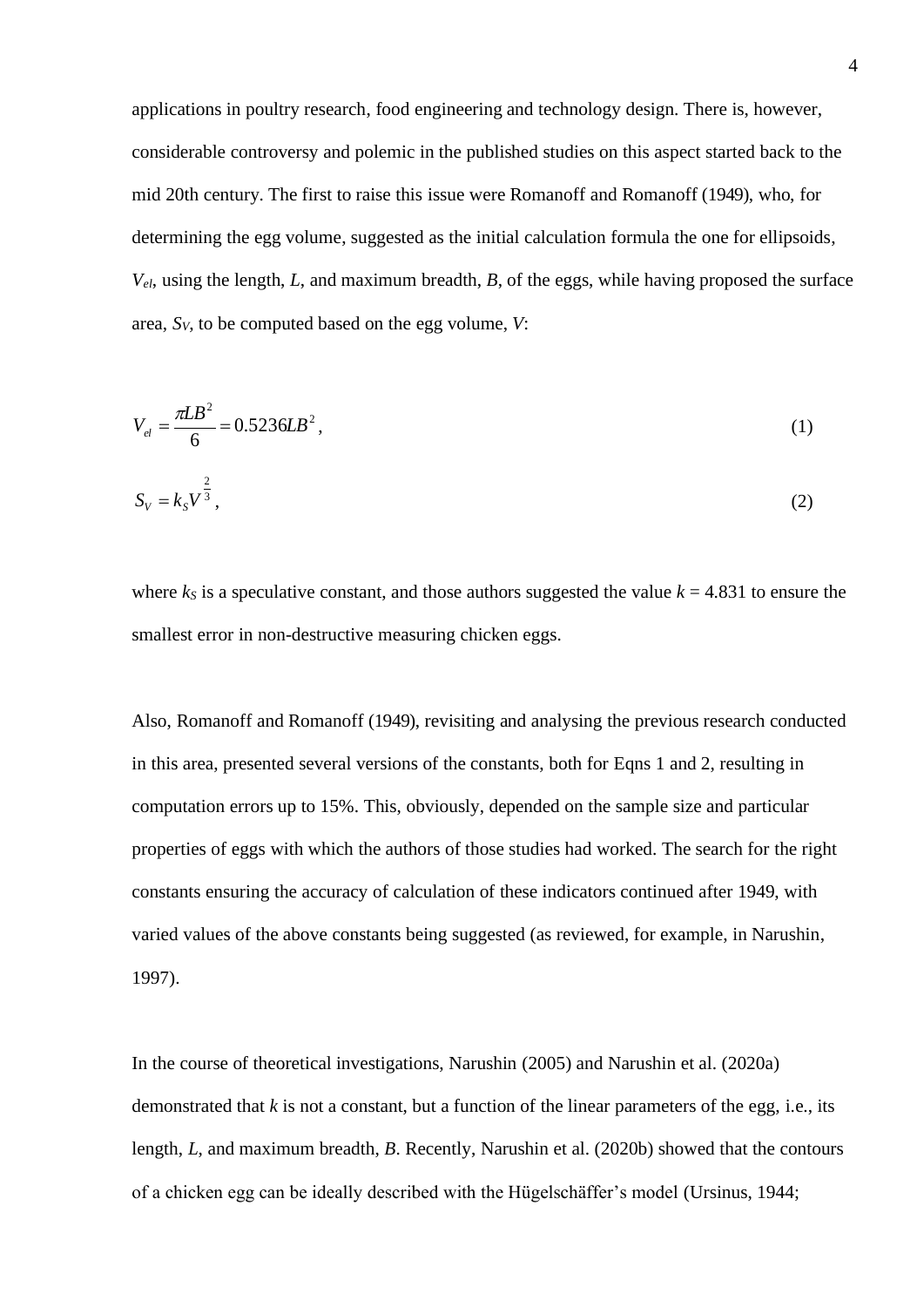Schmidbauer, 1948), and a parameter *w* that corresponds to a distance between two vertical axes, one of which coincides with *B* and the other one is crossing the egg at the point of *L*/2, has an additional effect on the coefficient *k*. Accordingly, the following novel formulae were derived for determining the volume, *V*, and the surface area, *S*, for the Hügelschäffer's ovoid (Narushin et al., 2020b):

$$
V = \frac{\pi B^2}{256w^3} \left( 4wL(L^2 + 4w^2) - (L^2 - 4w^2)^2 \cdot \ln \left| \frac{L + 2w}{L - 2w} \right| \right)
$$
  
\n
$$
S \approx \frac{\pi BL^2}{12} \left( -\frac{8BLw}{(L^2 - 4w^2)^2} + \frac{2\sqrt{3(L^2 - 2wL + 4w^2)^3 + B^2(5wL - L^2 - 4w^2)^2}}{(L^2 - 2wL + 4w^2)^2} + \frac{2\sqrt{3(L^2 + 2wL + 4w^2)^3 + B^2(5wL + L^2 + 4w^2)^2}}{(L^2 + 2wL + 4w^2)^2} + \frac{2\sqrt{(L^2 + 4w^2)^3 + 4B^2L^2w^2}}{(L^2 + 4w^2)^2} \right)
$$
(4)

Although the above theoretical formulae (Eqns 3 and 4) for calculating *V* and *S* would provide a high accuracy in determining these indicators, the measurement of the parameter *w* would create a definite difficulty in their use. Moreover, in contrast to the exact theoretical dependence of calculating the volume of the Hügelschäffer's ovoid (Eqn3), the formula for determining its surface area, *S* (Eqn4), was only derived in an approximate way (Narushin et al., 2020b), and this was due to the complexity of the integral calculation.

Since in the current non-destructive measurement practice there are no precise direct methods for measuring the surface area, we estimated the accuracy of the obtained dependence (Eqn4) by substituting the value  $w = 0$ . According to Petrović and Obradović (2010), in this case the Hügelschäffer's ovoid is transformed into an ellipsoid. Then, the correspondingly modified Eqn4, i.e., after giving zero values to *w*, will have the following form, which should correspond to the surface area of ellipsoids: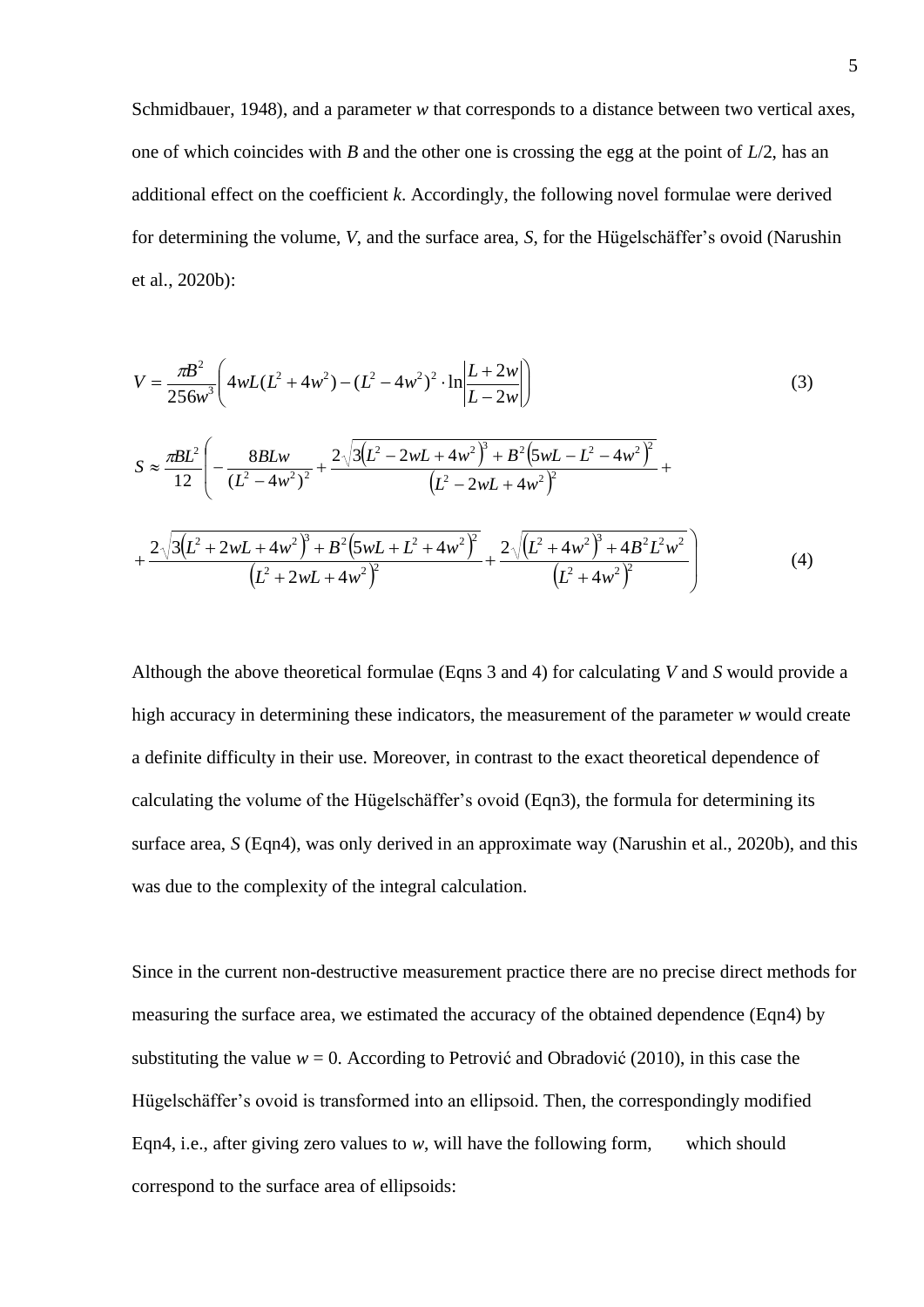$$
S_{w=0} \approx \frac{\pi B \left(2\sqrt{3L^2 + B^2} + L\right)}{6} \tag{5}
$$

in which  $S_{w=0}$  means the egg surface area being recalculated from Eqn4 after substituting  $w = 0$ .

Eqn5 should be similar to the formula for calculating the surface area of ellipsoids, *Sel*, for which the major axis is *L* and the minor axis is *B* and, in accordance with Narushin et al. (2020a), matches:

$$
S_{el} = \frac{\pi B}{2} \left( L \frac{\arcsin \sqrt{1 - SI^2}}{\sqrt{1 - SI^2}} + B \right)
$$
 (6)

in which *SI* is egg shape index that equals to the *B* to *L* ratio.

Nevertheless, the results of calculating the surface area of the ellipsoids using Eqn5 clearly differ from the data obtained using Eqn6, while the difference reaches 75%, which is unacceptable for practical purposes. Obviously, this inconsistency is caused by the use of approximate methods for solving the classical integral used to find the surface area of any body of revolution, and in our case, this has the following form (Narushin et al., 2020b):

$$
S = \pi B \int_{-\frac{L}{2}}^{\frac{L}{2}} \frac{\sqrt{(L^2 + 8wx + 4w^2)^3 (L^2 - 4x^2) + 4B^2 (4wx^2 + (L^2 + 4w^2)x + wL^2)^2}}{(L^2 + 8wx + 4w^2)^2} dx
$$
 (7)

In this regard, the objective of this study was to infer simplified computation formulae for chicken egg volume, *V*, and surface area, *S*, that would be as accurate as possible. We expected that the sought equation for *V* would be only based on two direct linear measurements of the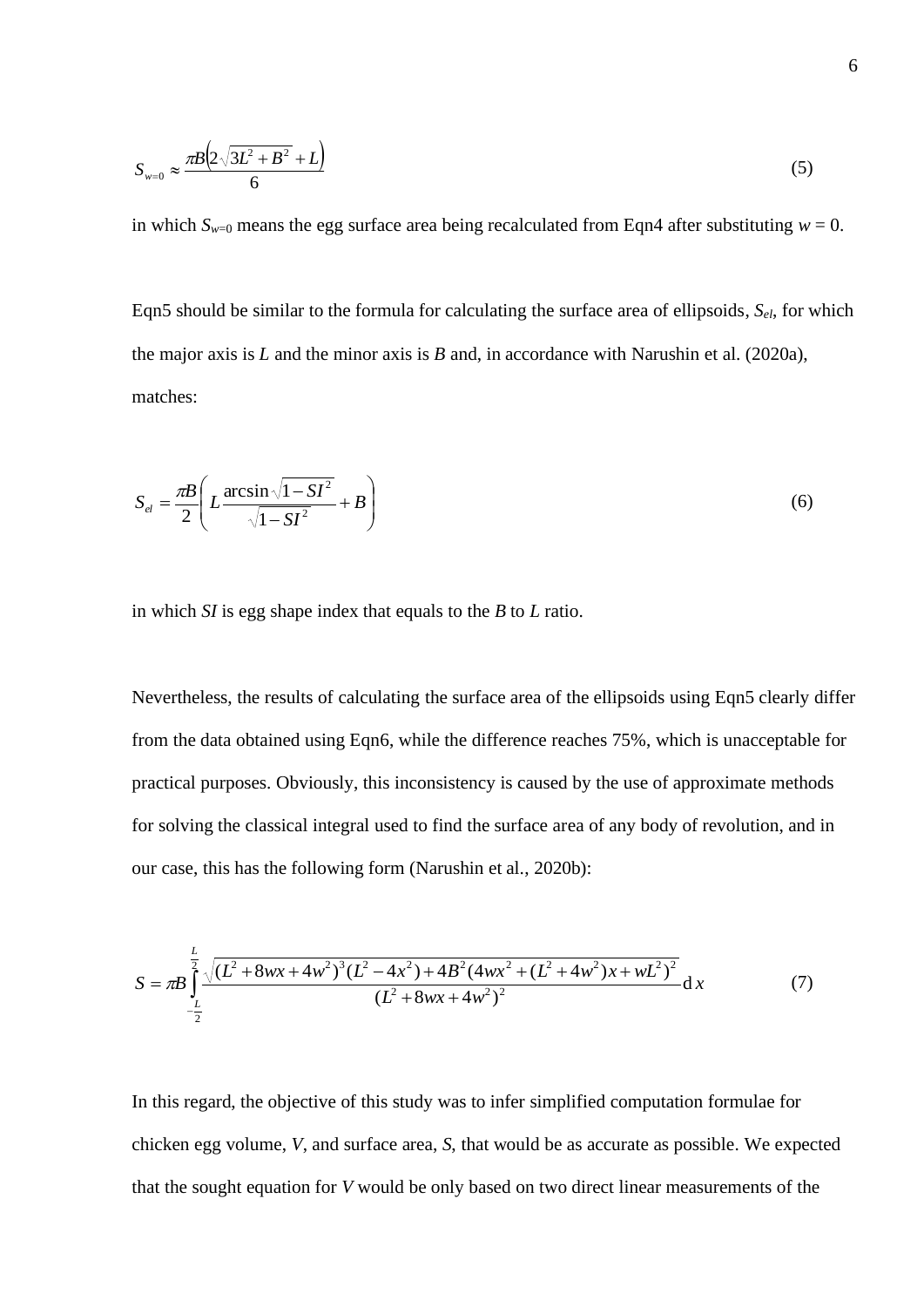eggs, i.e., their length, *L*, and maximum breadth, *B*, and that for *S* would be deduced using both data on *L*, *B* and the parameter *w*, and a simpler calculation option based on measurements of the egg volume. In the course of this investigation, we also employed a simulation method to derive the desired formulae.

#### **2. Methodology**

The simulation modelling technique was exploited in this study in order to avoid limitation caused by any certain sample size of eggs, the corresponding limited measurement results of which were previously transferred by the other investigators to all possible variation in eggs, *i.e.*, all combinations of their dimensions and shapes that are present in nature. The entirety of such combinations can be assured only by going simulatively through all feasible main egg parameters. This approach would make it possible to take into account all variants of value combinations for three parameters, *L*, *B*, and *w*, applicable to chicken eggs and used in the appropriate calculation formulae for determining *V* and *S* (Narushin et al., 2020b). On the other hand, we also tested if it would be more convenient to use in these formulae the ratios of the well-known egg shape index,  $SI = B/L$ , instead of using just *B*, and the ratio  $w/L$ , instead of *w*.

Based on egg measurement data from Romanoff and Romanoff (1949), the following variation limits of *L* and *SI* were taken for a simulation trial:

*L* = 5.2…6.4 cm,

 $SI = B/L = 0.66...0.84$ .

For determining the limits for *w*/*L*, we used the theoretical background of Obradović et al. (2013) who studied modifications of the geometric contours of Hügelschäffer's model as well as our own results (Narushin et al., 2020c). Accordingly, the minimal value of *w* is 0 (in this case the Hügelschäffer's ovoid is transformed in the ellipsoid) and the maximum one is not more than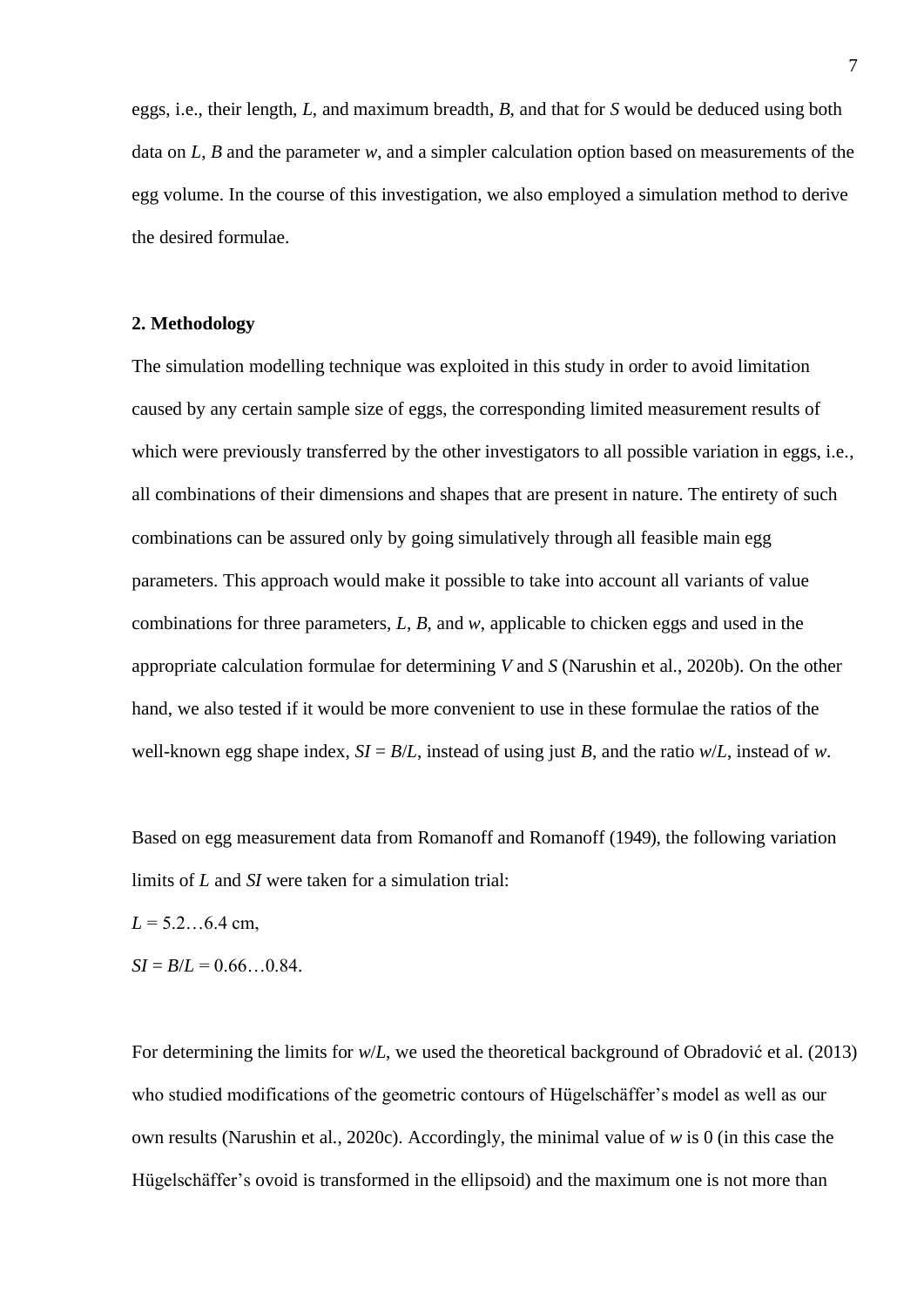$w_{\text{max}} = (L - B)/2$ , wherefrom the maximum possible value of  $w/L$  for any avian egg does not exceed 0.25. Considering the above, the possible variations of  $w/L$  were taken as:  $w/L = 0...0.25$ .

Thus, the above data served as the basis for modelling a wide variety of eggs. By changing the values for *L* in increments of 0.2 cm, those for *SI* in increments of 0.02, and those for *w*/*L* in increments of 0.05, we simulated 1820 combinations typical for the entire feasible variety of chicken eggs. These were then tested to calculate the actual egg volume, *V*, using Eqn3 and surface area, *S*, using Eqn7 for which we also exploited a numerical method in MS Excel as was proposed elsewhere (Piessens et al., 1983).

After that, the obtained data for *V* were compared with those calculated with the formula for ellipsoids  $V_{el}$  (Eqn1). The values of *V* and *S* were also used to estimate the coefficient  $k_s$  in Eqn2 and compare with those deduced for simplified calculations under the measurements of *L* and *B*.

#### **3. Results and Discussion**

#### *3.1. Egg volume*

Eqn1 can be presented for ellipsoids as  $V_{el} = k_V L B^2$ , where we have the constant  $k_V = 0.5236$ . In the sample of simulated 1820 eggs, the results of comparing the calculated data for *V* (Eqn3) and *Vel* (Eqn1) showed a computation error when using Eqn1 that ranged between 0 and 5.1%, with an average value of 1.4%. This would be quite acceptable in performing studies that do not require a very high accuracy. Alternatively, after calculating the ratio *V*/*LB*<sup>2</sup> , we obtained the average value of the constant in Eqn1 equal to  $0.5163 \pm 0.0065$ . Using this new constant, the modified formula for representing the volume of chicken eggs, *V*, can be rewritten as follows: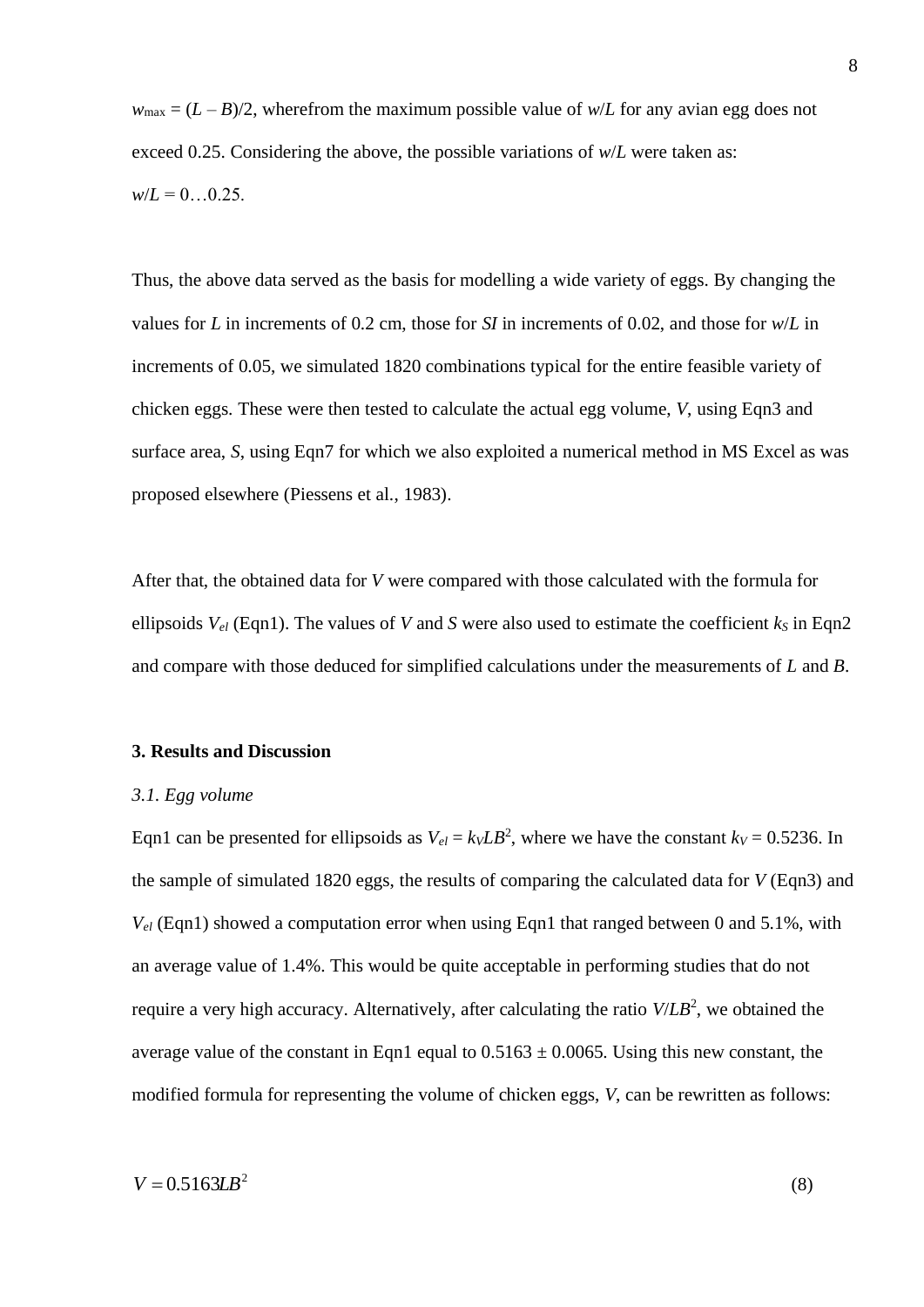that enabled to lower the computation error variation in the range 0–3.7%, with an average value being 1.1%.

We made further attempts to increase the calculation accuracy and approximated the data for *V* (Eqn3) and *Vel* (Eqn1) by a corresponding function (Fig. 1), which approximation gave us the following dependence:

$$
V = 0.9936V_{el} - 0.4065,
$$
  
with  $R^2 = 0.9974$ . (9)

As a result, after the respective transformation, we deduced the following formula that can be used to calculate the volume of chicken eggs:

$$
V = 0.5202LB^2 - 0.4065\tag{10}
$$

Using the improved formula (Eqn10), the results of calculations somewhat approached the actual value of the volume, although its computation error practically did not change in comparison with Eqn8, being in the range 0–3.6% with an average value of 1.1%.

Our next step to better the accuracy was to find an adequate functional dependence of  $k_V$  on the values of  $L$  and  $B$  taken alone or in combination. We found that the prediction of  $k_V$  was very low in all cases, being the same for the multiple function  $k_V = f(L,B)$  and when only the parameter *L* is considered. Approximation of the dependence  $k_V = f(L)$  (Fig. 2) was performed using the following dependence: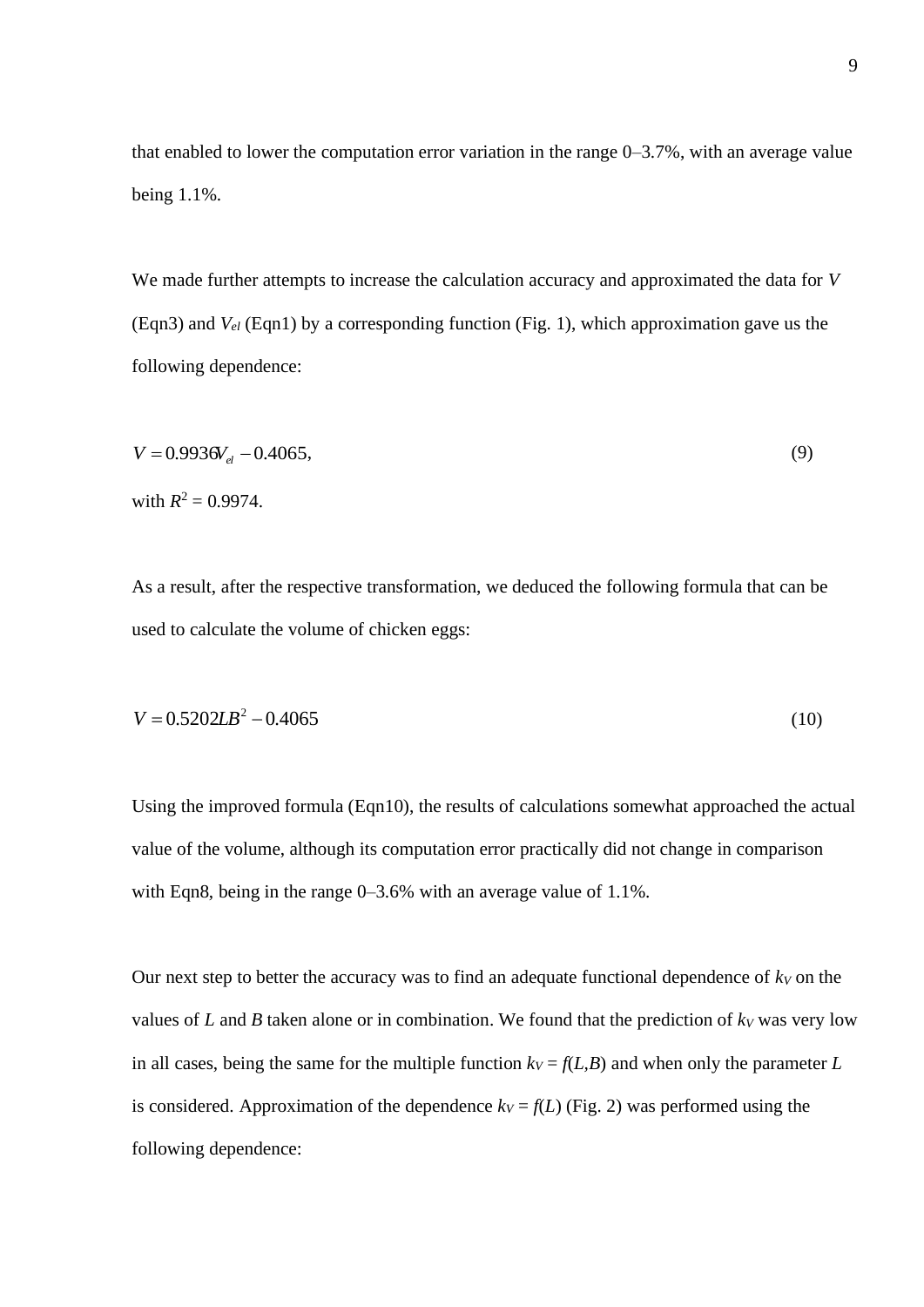$$
k_V = 0.0047L + 0.9594\tag{11}
$$

with  $R^2 = 0.0228$ ,

and its inputting into  $V = k_V L B^2$  led to the following formula:

$$
V = (0.005L + 0.959)LB2
$$
 (12)

Applying Eqn12, we obtained a further slight improvement of the egg volume calculation accuracy: the respective computation error was in the range 0.06–3.40%, with an average value being 1.07%.

Thus, when calculating the egg volume and if the research data do not imply a very high measurement accuracy, we propose using Eqn12 that ensures the simplicity of measurement of the initial egg parameters and the sufficient accuracy of the obtained results. Alternatively, simpler and more conventional Eqns 8 and 10 can also be used.

#### *3.2. Shell surface area*

Eqn7 was modified in such a way as to replace the linear dimensions *L*, *B*, and *w* with their ratios,  $SI = B/L$  and  $w/L$ , and the following alteration of the variable was produced in the integral:

$$
t = \frac{x}{L},\tag{13}
$$

resulting in the following changes:

 $dx = Ldt$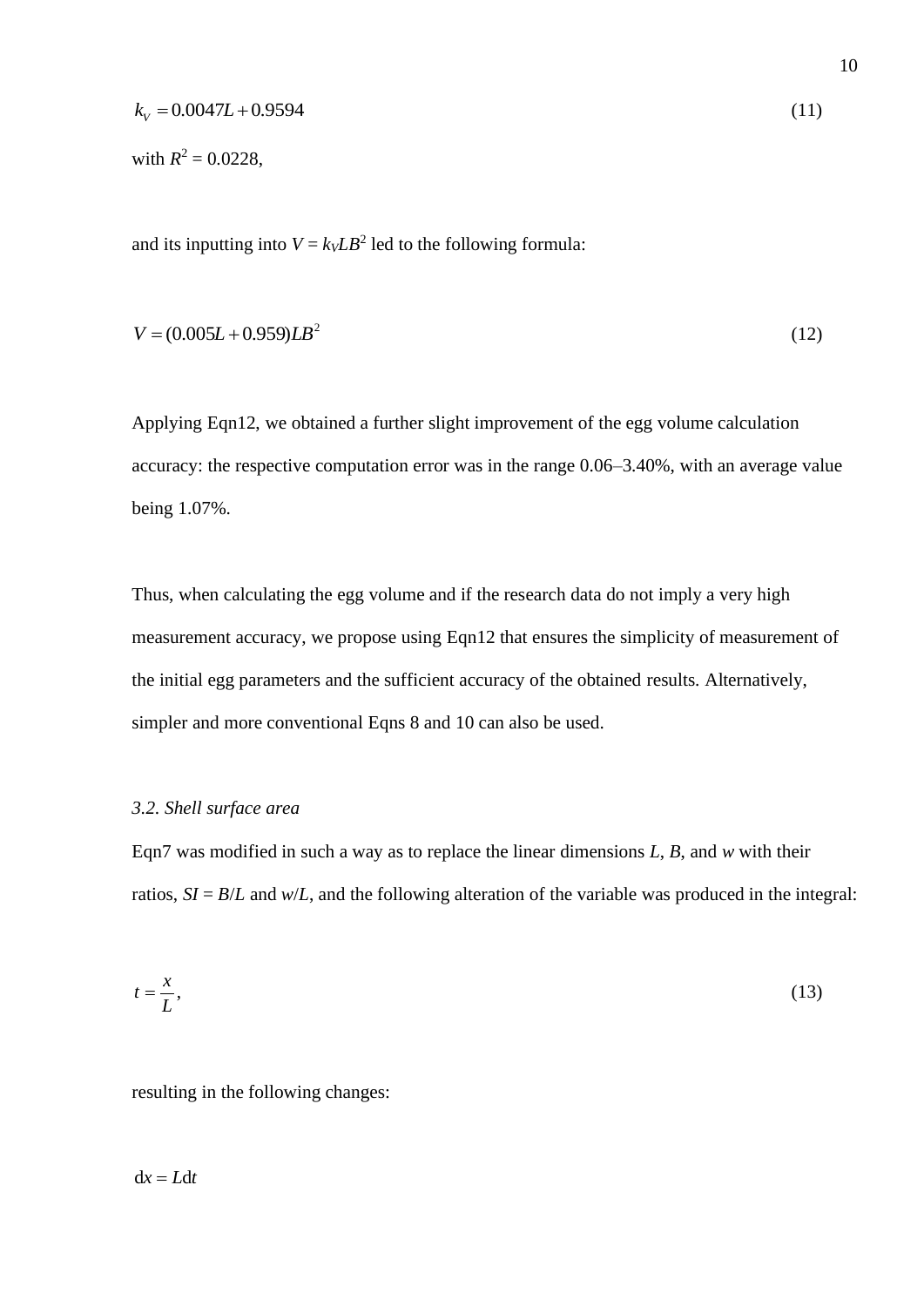and the limits of integration:

$$
x_{\min} = -\frac{L}{2}
$$
  
\n
$$
t_{\min} = \left(-\frac{L}{2}\right) \cdot \frac{1}{L} = -\frac{1}{2}
$$
  
\n
$$
x_{\max} = \frac{L}{2}
$$
  
\n
$$
t_{\max} = \frac{L}{2} \cdot \frac{1}{L} = \frac{1}{2}.
$$

Finally, Eqn7 was transformed into the following one:

$$
S = \pi BL \int_{-\frac{1}{2}}^{\frac{1}{2}} \frac{\sqrt{\left(1+8\frac{w}{L}t+4\left(\frac{w}{L}\right)^2\right)^3 \cdot (1-4t^2)+4SI^2 \cdot \left(4\frac{w}{L}t^2+\left(1+4\left(\frac{w}{L}\right)^2\right)t+\frac{w}{L}\right)^2}}{\left(1+8\frac{w}{L}t+4\left(\frac{w}{L}\right)^2\right)^2} \text{d}t \tag{14}
$$

To solve the integral in Eqn14, denoting it for convenience as  $I_{w/L}$ , we substituted the possible values of  $w/L$  in increments of 0.05, resulting in the undergoing equations.

1. When  $w/L = 0$ , the Hügelschäffer's ovoid equals to the ellipsoid, and in this case the integral from Eqn7 is rewritten as follows:

$$
I_0 = \int_{-\frac{1}{2}}^{\frac{1}{2}} \sqrt{1 - 4t^2 (1 - \mathbf{S}I^2)} \, \mathrm{d}t \tag{15}
$$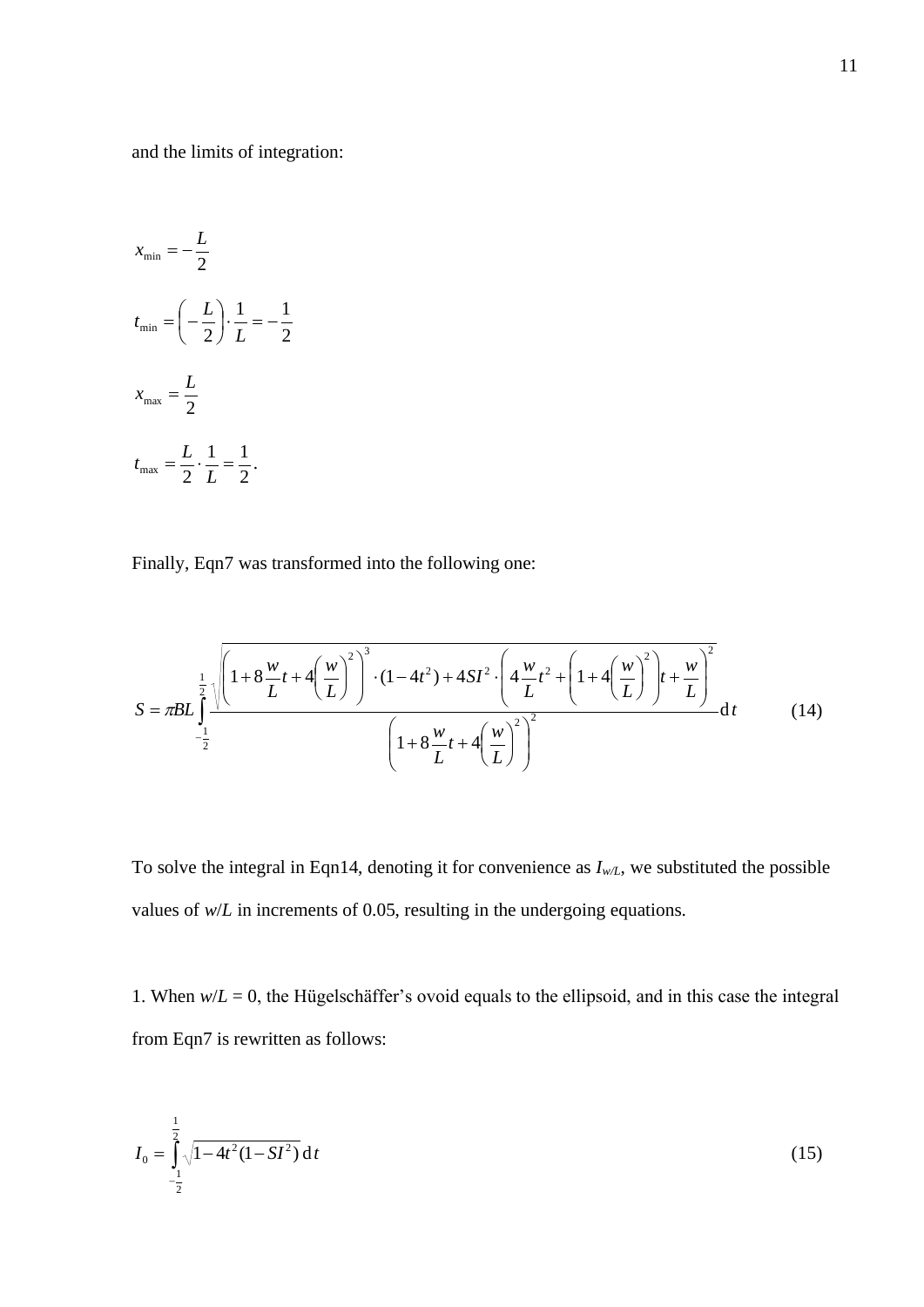2. When  $w/L = 0.05$ ,

$$
I_{0.05} = \int_{-\frac{1}{2}}^{\frac{1}{2}} \frac{\sqrt{(1.01 + 0.4t)^3 \cdot (1 - 4t^2) + 4SI^2 \cdot (0.2t^2 + 1.01t + 0.05)^2}}{(1.01 + 0.4t)^2} dt
$$
 (16)

3. When  $w/L = 0.1$ ,

$$
I_{0.1} = \int_{-\frac{1}{2}}^{\frac{1}{2}} \frac{\sqrt{(1.04 + 0.8t)^3 \cdot (1 - 4t^2) + 4SI^2 \cdot (0.4t^2 + 1.04t + 0.1)^2}}{(1.04 + 0.8t)^2} dt
$$
 (17)

4. When  $w/L = 0.15$ ,

$$
I_{0.15} = \int_{-\frac{1}{2}}^{\frac{1}{2}} \frac{\sqrt{(1.09 + 1.2t)^3 \cdot (1 - 4t^2) + 4SI^2 \cdot (0.6t^2 + 1.09t + 0.15)^2}}{(1.09 + 1.2t)^2} dt
$$
 (18)

5. When  $w/L = 0.2$ ,

$$
I_{0.2} = \int_{-\frac{1}{2}}^{\frac{1}{2}} \frac{\sqrt{(1.16+1.6t)^3 \cdot (1-4t^2)+4SI^2 \cdot (0.8t^2+1.16t+0.2)^2}}{(1.16+1.6t)^2} dt
$$
 (19)

6. When  $w/L = 0.25$ ,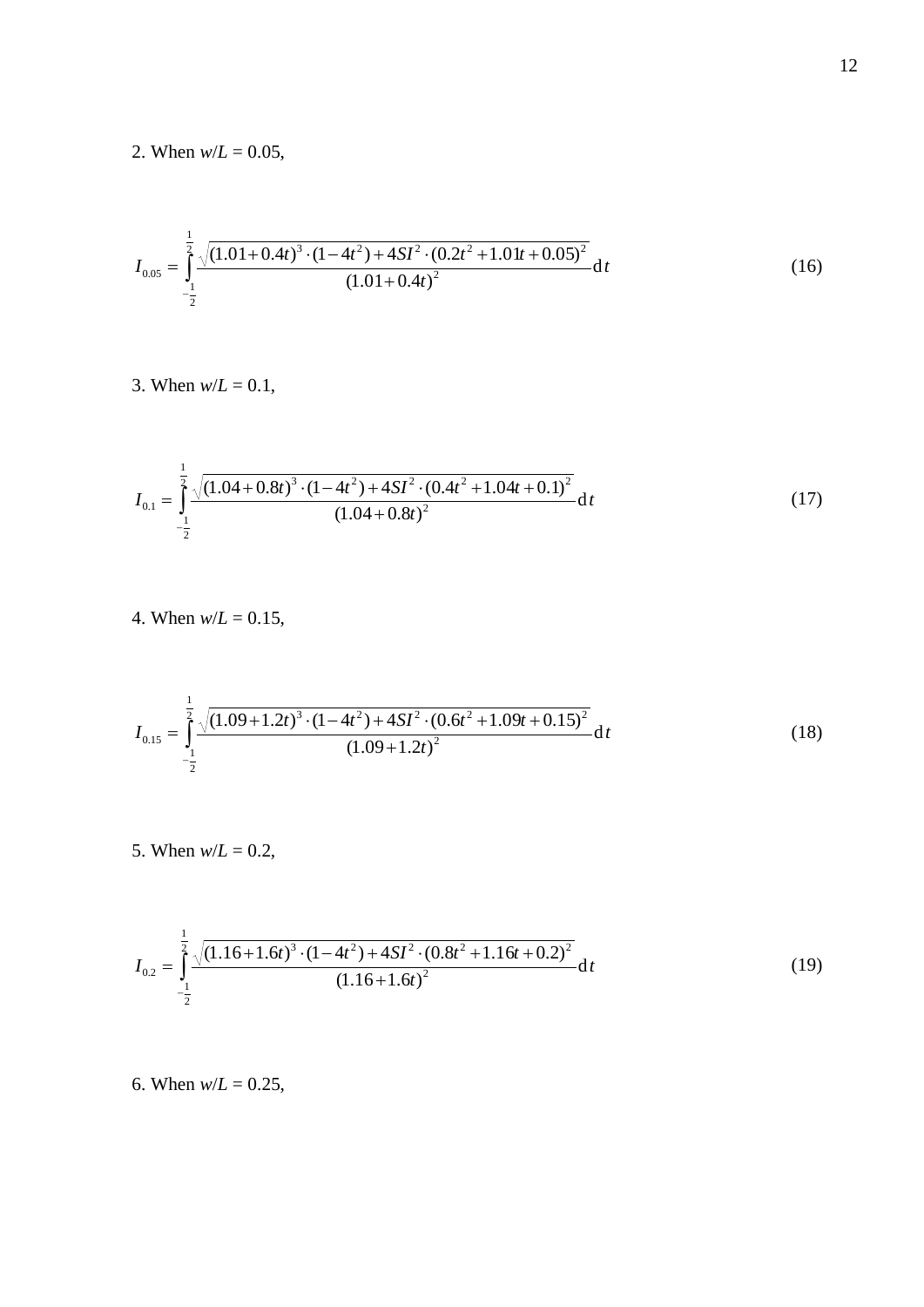$$
I_{0.25} = \int_{-\frac{1}{2}}^{\frac{1}{2}} \frac{\sqrt{(1.25 + 2t)^3 \cdot (1 - 4t^2) + 4SI^2 \cdot (t^2 + 1.25t + 0.25)^2}}{(1.25 + 2t)^2} dt
$$
 (20)

Each of the integrals (Eqns 15–20) was determined by numerical methods in MS Excel at different values of  $SI = 0.65...0.85$ , while each of the obtained dependencies (Fig. 3) was approximated by the corresponding equation:

| $I_0 = 0.2933SI + 0.7018$      | (21) |
|--------------------------------|------|
| with $R^2 = 0.9996$ ,          |      |
| $I_{0.05} = 0.2938SI + 0.7012$ | (22) |
| with $R^2 = 0.9996$ ,          |      |
| $I_{01} = 0.2952SI + 0.6993$   | (23) |
| with $R^2 = 0.9997$ ,          |      |
| $I_{0.15} = 0.2974SI + 0.6963$ | (24) |
| with $R^2 = 0.9997$ ,          |      |
| $I_{0.2} = 0.3004SI + 0.6921$  | (25) |
| with $R^2 = 0.9997$ ,          |      |
| $I_{0.25} = 0.304SI + 0.6867$  | (26) |
| with $R^2 = 0.9998$ .          |      |

All obtained dependences (Eqns21–26) have a single linear form:

$$
I_{w/L} = aSI + b \tag{27}
$$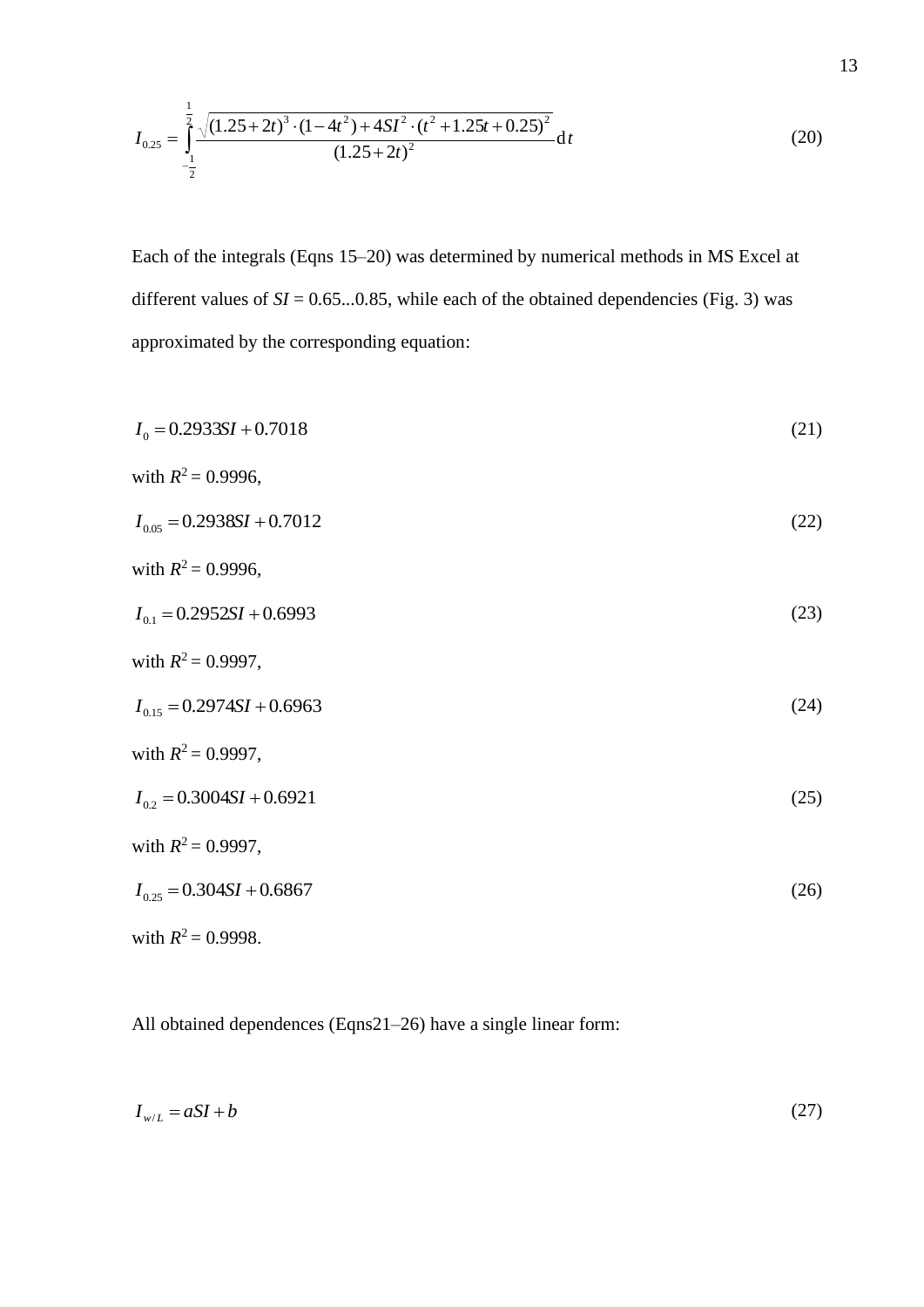where *a* and *b* are the coefficients, which in turn were investigated for the functional dependence on the value of the ratio *w*/*L* (Fig. 4).

The result of approximating the coefficients *a* and *b* gives the following dependences:

$$
a = 0.043 \frac{w}{L} + 0.292,\tag{28}
$$

$$
b = 0.704 - 0.061 \frac{w}{L},\tag{29}
$$

which made it possible to obtain the resulting formula for the value of the integral from Eqn27:

$$
I_{w/L} = \left(0.043 \frac{w}{L} + 0.292\right) SI - 0.061 \frac{w}{L} + 0.704\tag{30}
$$

As a result, the formula for calculating *S* (Eqn14) can be presented in its final form:

$$
S = \pi BL \left( \left( 0.043 \frac{w}{L} + 0.292 \right) SI - 0.061 \frac{w}{L} + 0.704 \right) \tag{31}
$$

As follows from Fig. 4, the coefficients *a* and *b* remain practically unchanged with the average values of  $a_m = 0.297$  and  $b_m = 0.696$ . Then, the simplified formula for calculating the surface area after substituting the values for  $a_m$  and  $b_m$  in Eqn27 will be rewritten as:

$$
S_s = \pi BL(0.297SI + 0.696) = 0.933B(B + 2.343L)
$$
\n(32)

in which *S<sup>s</sup>* means that the surface area was recalculated according to the simplified function.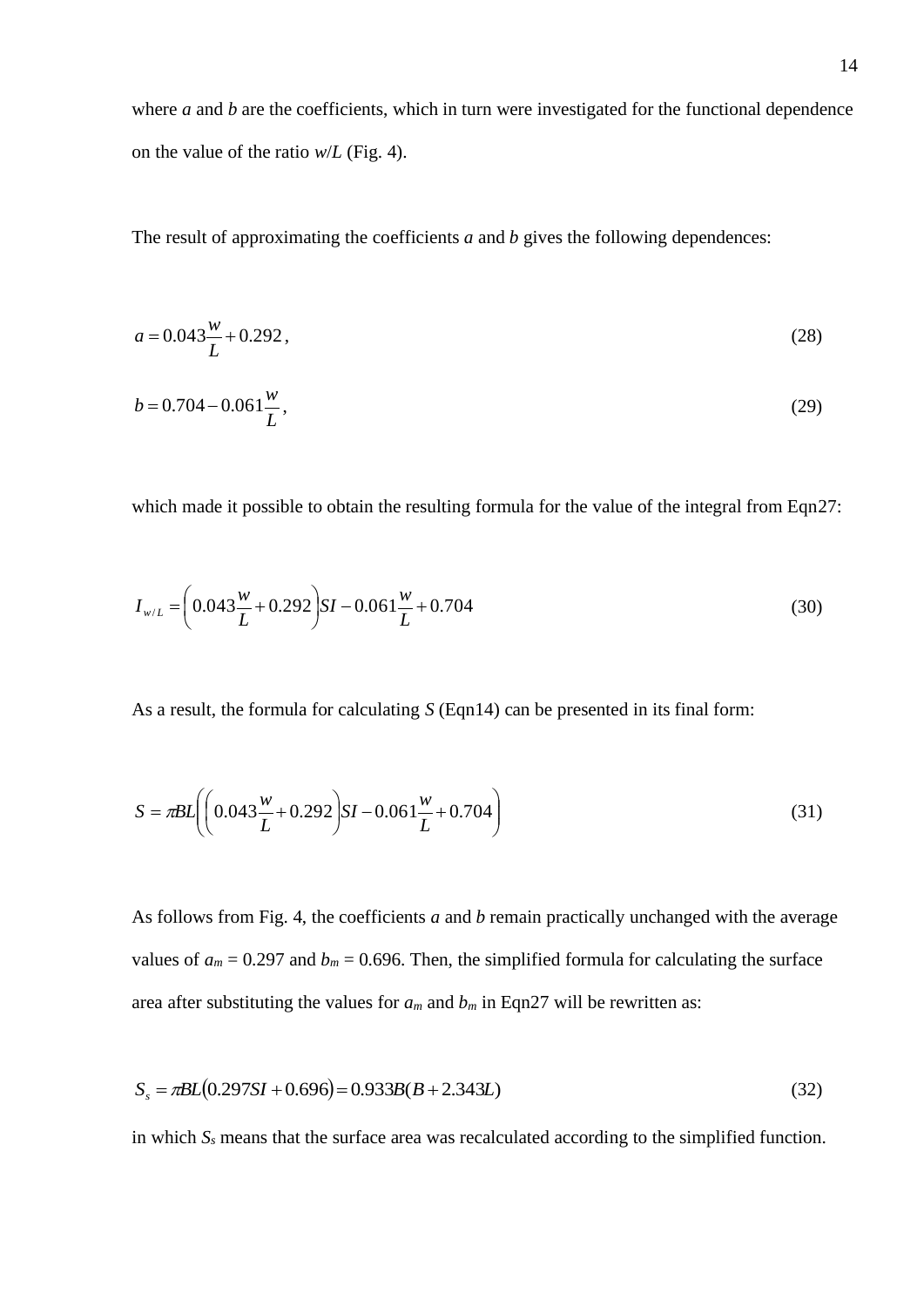Considering that there is no a direct accurate method for measuring *S*, we estimated the accuracy of calculating integrals (Eqns 15–20) and, accordingly, the values of *S* (Eqn31), analysing the particular case when the Hügelschäffer's ovoid transforms into an ellipsoid, i.e. for  $w = 0$ . In this case, Eqn31 should give identical values calculated by Eqn6 with substitution of any *SI* variable values. For the convenience of substitutions, we presented Eqn6 for calculating the surface area of ellipsoids as follows:

$$
S_{el} = \frac{\pi BL}{2} \left( \frac{\arcsin \sqrt{1 - SI^2}}{\sqrt{1 - SI^2}} + SI \right)
$$
 (33)

Comparative analysis showed full agreement of the results using Eqn31 (after the corresponding substitution of  $w = 0$ , with a computation error being  $0.00002\%$ .

Thus, we concluded that Eqn31 can be taken as the base for making accurate calculations of the surface area of eggs, the shape of which corresponds to the Hügelschäffer's model.

The next stage of our research was the analysis of data obtained by means of simulation modelling of the whole possible variety of chicken eggs. At the same time, the calculation of the egg volume was carried out according to the previously derived formula (Eqn3) for ovoids described by the Hügelschäffer's model (Narushin et al., 2020b). The *S* values of Eqn31 were the criteria for comparative analysis with other derived formulae, i.e., with simplified  $S<sub>s</sub>$  (Eqn32) and *Sel* (Eqn33).

A comparative analysis of the generated 1820 values of chicken eggs showed the average computation error for  $S_s$  equals to 1.2%, with variation from 0 to 5.7%. For  $S_{el}$  (according to Eqn33), the average error was 0.3%, with variation from 0 to 0.9%.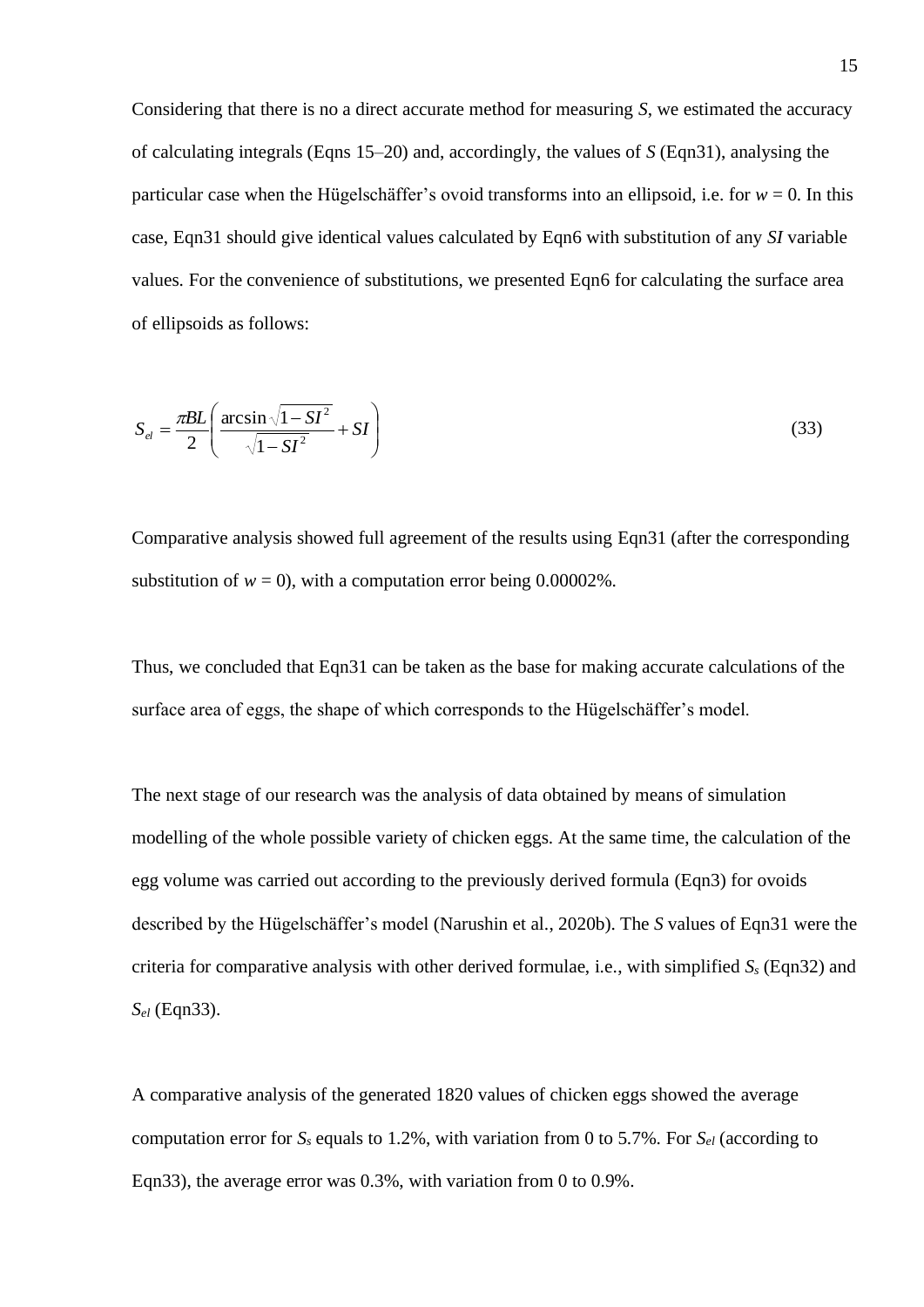Thus, the use of the formula for calculating the surface area of ellipsoids (Eqn33) is quite acceptable in the study of the surface area of chicken eggs.

Using Eqn2 and correspondingly dividing the values of *S* (according to Eqn31) by *V* (according to Eqn3) in the power  $2/3$ , the respective data were obtained for the coefficient  $k<sub>S</sub>$ , the average value of which being  $4.944 \pm 0.048$ . The obtained value of  $k<sub>S</sub>$  turned out to be a bit higher than those published by Romanoff and Romanoff (1949), 4.831, but very close to the one reported by Paganelli et al. (1974), i.e., 4.951. Replacing *k<sup>S</sup>* in Eqn2 with its newly found average value of 4.944, we produced the following formula:

$$
S_V = 4.944V^{\frac{2}{3}}
$$
 (34)

The computation error of measurements carried out using the modified Eqn34 in comparison with *S* according to Eqn31 was in the range 0–3.1%, with an average value being 0.8%.

In this study, we have tried to put an end to the issue of simplified formulae for calculating the volume of chicken eggs. Previously, due to the approximate calculation of volume and surface area, there was a problem in calculating these main egg characteristics quickly and accurately.

As a result of the present investigation, a methodological approach was developed, with the help of which it is possible to relatively simply assess the adequacy of existing or newly created methods for the simplified calculation of the external parameters of bird eggs. This approach is based on the principle of simulation modelling of the parameters that are inherent in eggs of the given species, and on advanced mathematical formulae, which can be used to accurately calculate the parameter of interest.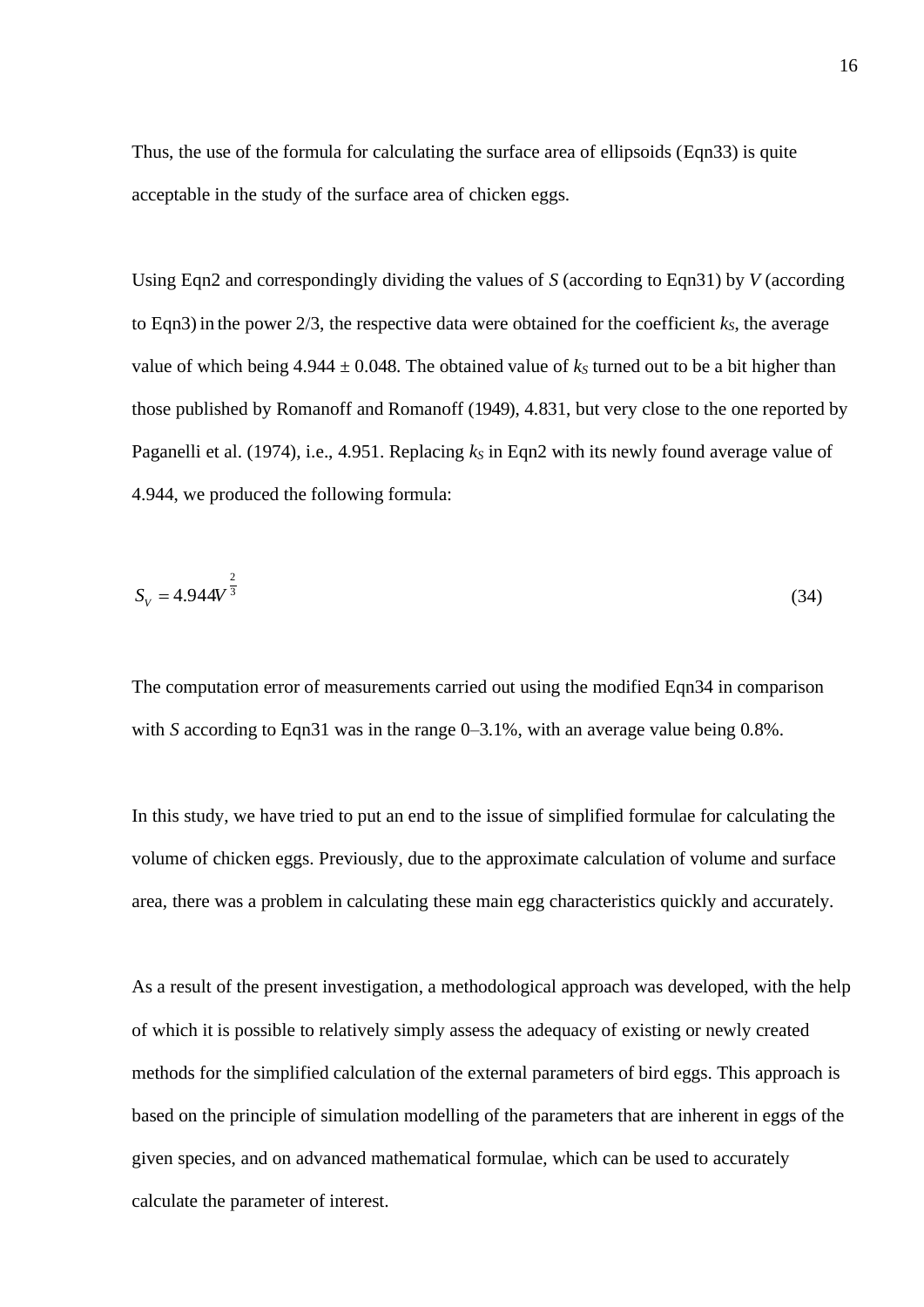Importantly, the significance and adequacy of the obtained formulae for calculating the egg volume (Eqns 8–10, 12) and surface area (Eqns 31–34) rely on computation advantages provided by simulating all possible variations in the geometric parameters characteristic of chicken eggs, which covers any experimental sample size in producing non-destructive measurements of actual eggs.

#### **4. Conclusions**

In summary, the calculation of egg volume by exploiting only two straightforward linear parameters *L* and *B* and employing the obtained simplified dependencies (Eqns 8–10,12) can be safely taken as a basis for practical usage in poultry research, food engineering and technology development areas. At the same time, if it needs a very high accuracy in evaluating this parameter, we recommend that in addition to measuring *L* and *B*, the parameter *w* be used according to the formula (3) previously deduced by (Narushin et al., 2020b). For the computation of the surface, we suggest implementing three formulae, i.e., Eqn31 for using of which the measurements of the egg basic linear parameters *L*, *B* and *w* are needed, Eqns32 and 33, which are exploiting only two straightforward parameters *L* and *B*, and Eqn34 obtained via the egg volume. Eqn31 considers all drawbacks of our previous theoretical findings (Narushin et al., 2020b, 2021) and may be recommended for evaluating *S*, if it needs a very high accuracy. As shown by the results of simulation modelling, the surface area of chicken eggs is practically identical to this parameter calculated for ellipsoids having the same dimensions of their main axes. Given the new simpler formulae obtained for the egg volume (Eqns 8–10, 12) and surface area (Eqns 31–34), we believe that their further improvement is hardly feasible and that further polemics on this issue can be closed for now.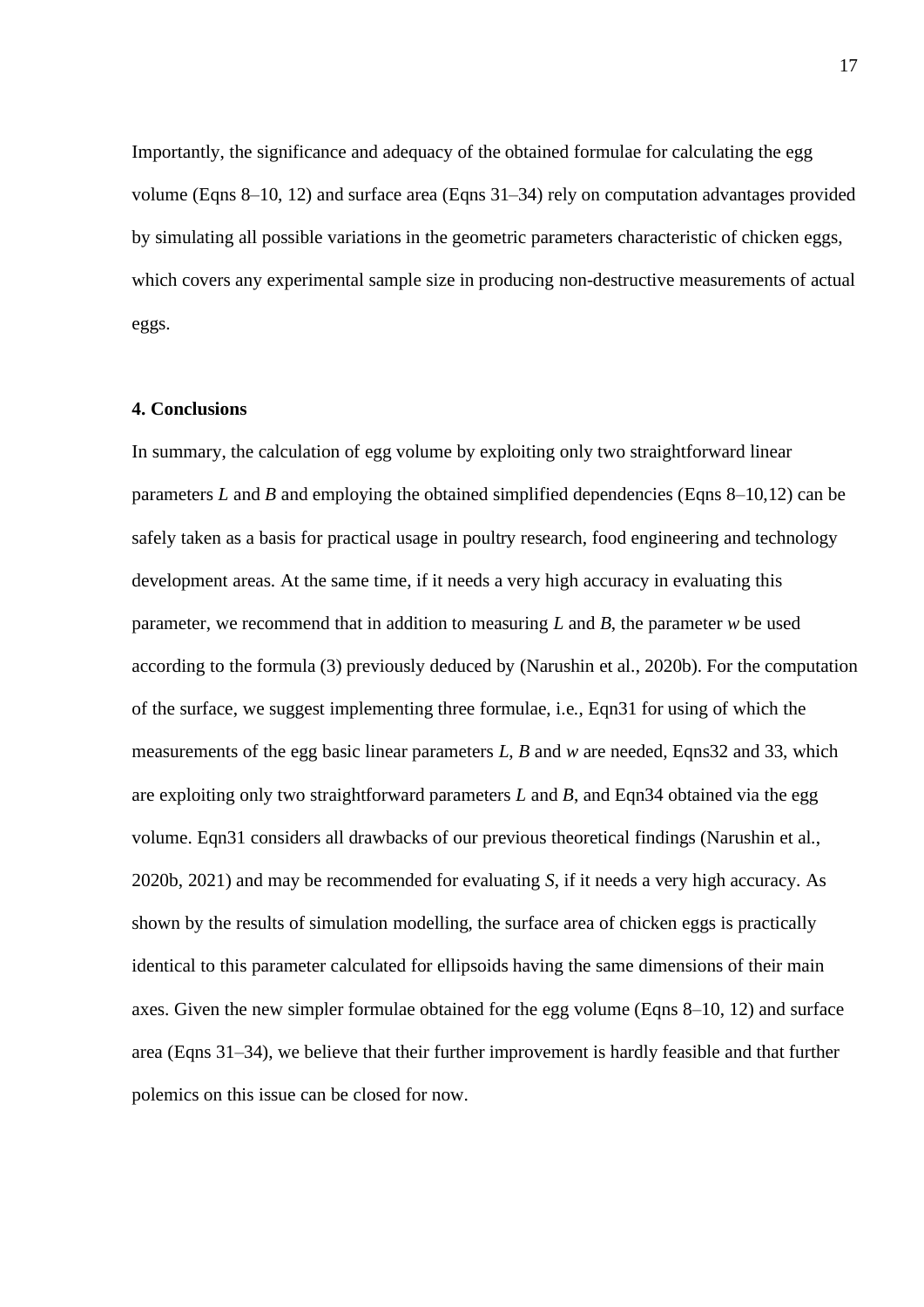#### **Declaration of Competing Interest**

The authors declare no competing financial interest.

#### **References**

- Narushin, V. G. (1997). Non-destructive measurements of egg parameters and quality characteristics. *World's Poultry Science Journal*, *53*(2), 141–153.
- Narushin, V. G. (2005). Egg geometry calculation using the measurements of length and breadth. *Poultry Science*, *84*(3), 482–484.
- Narushin, V. G., Lu, G., Cugley, J., Romanov, M. N., & Griffin, D. K. (2020a). A 2-D imagingassisted geometrical transformation method for non-destructive evaluation of the volume and surface area of avian eggs. *Food Control*, *112*, Article 107112.
- Narushin, V. G., Romanov, M. N., Lu, G., Cugley, J., & Griffin, D. K. (2020b). Digital imaging assisted geometry of chicken eggs using Hügelschäffer's model. *Biosystems Engineering*, *197*, 45–55.
- Narushin, V. G., Romanov, M. N., Lu, G., Cugley, J., & Griffin, D. K. (2020c). A universal formula for avian egg shape. *bioRxiv*, Article 2020.08.15.252148. doi: [https://doi.org/10.1101/2020.08.15.252148.](https://doi.org/10.1101/2020.08.15.252148)
- Narushin, V. G., Romanov, M. N., Lu, G., Cugley, J., & Griffin, D. K. (2021). How oviform is the chicken egg? New mathematical insight into the old oomorphological problem. *Food Control*, *119*, Article 107484.
- Obradović, M., Malešević, B., Petrović, M., & Đukanovic, G. (2013). Generating curves of higher order using the generalisation of Hügelschäffer's egg curve construction. *Buletinul Ştiinţific al Universităţii "Politehnica" din Timişoara: Transactions on Hydrotechnics, 58*(72), 110–114.
- Paganelli, C. V., Olszowka, A., & Ar, A. (1974). The avian egg: Surface area, volume and density. *Condor*, *76*(3), 319–325.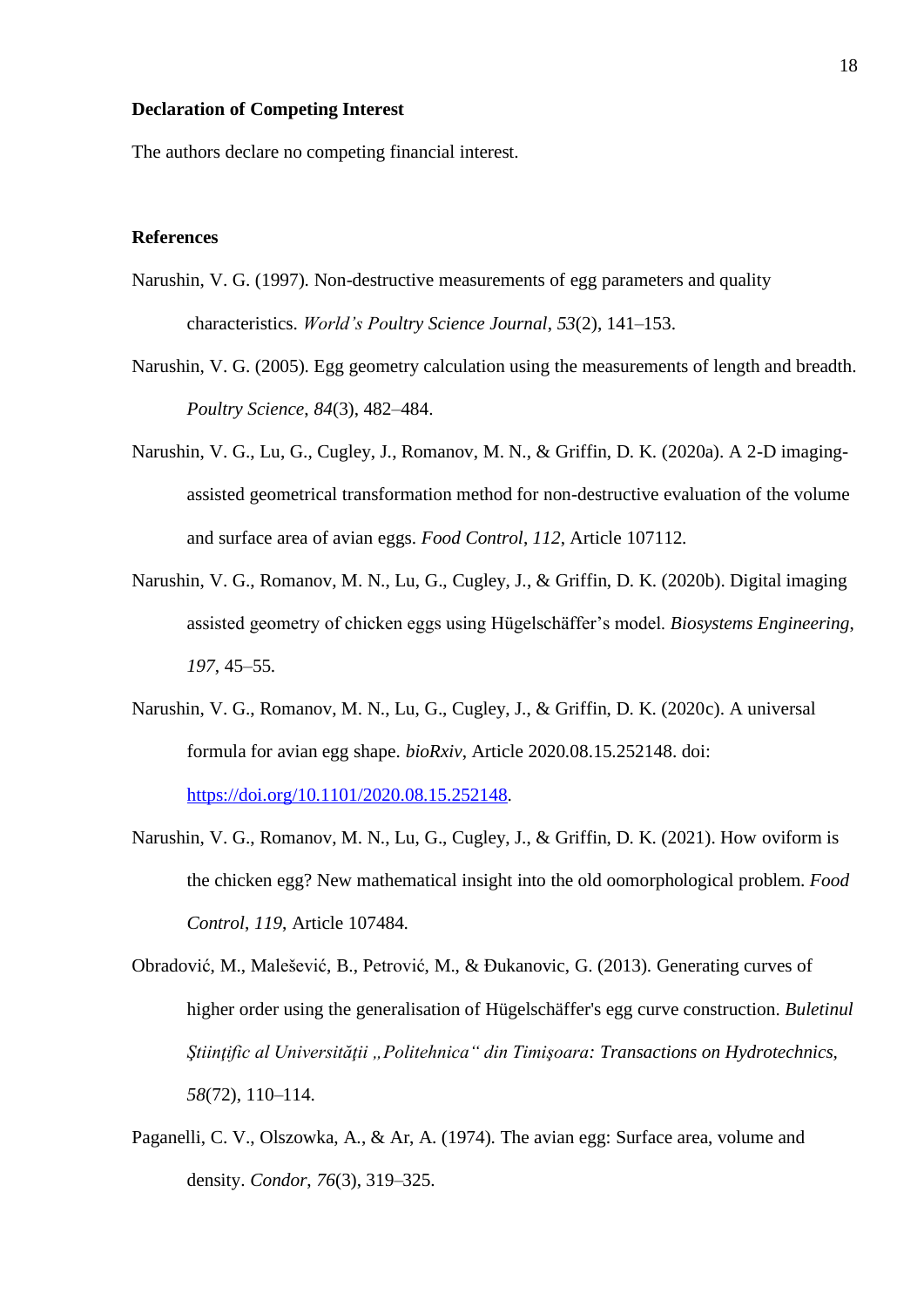- Petrović, M., & Obradović, M. (2010). The complement of the Hugelschaffer's construction of the egg curve. In M. Nestorović (Ed.), *Proceedings of the 25th National and 2nd International Scientific Conference moNGeometrija 2010* (pp. 520–531). Belgrade: Faculty of Architecture in Belgrade, Serbian Society for Geometry and Graphics.
- Piessens, R., Doncker-Kapenga, E. de, Überhuber, C. W., & Kahaner, D. K. (1983). *QUADPACK: A subroutine package for automatic integration*. Berlin, Heidelberg: Springer-Verlag.
- Romanoff, A. L., & Romanoff, A. J. (1949). *The Avian Egg*. New York: John Wiley & Sons Inc.
- Schmidbauer, H. (1948). Eine exakte Eierkurvenkonstruktion mit technischen Anwendungen. *Elemente der Mathematik*, *3*(3), 67–68.
- Ursinus, O. (Ed.). (1944). Kurvenkonstruktionen für den Flugzeugentwurf. *Flugsport*, *36*(9), Merkblätter 15–18.